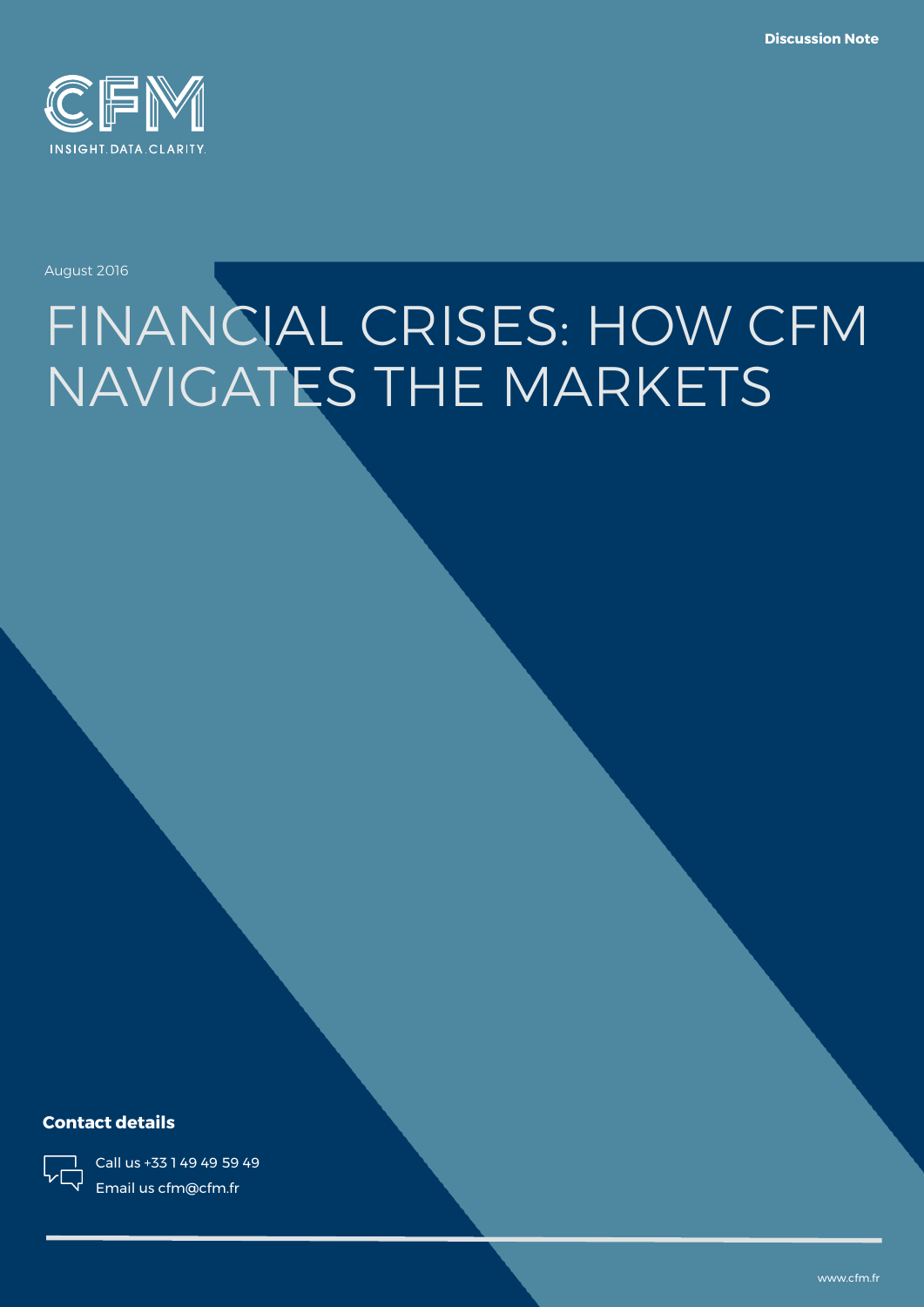## Financial crises: **How CFM navigates the markets**

Were you nervous on June 24th? A huge number of investors around the world certainly were. When the chairwoman of the United Kingdom Electoral Commission took to the stage and officially declared that the UK had voted to leave the European Union it sent shockwaves throughout global markets.

Over the next two days equity markets had more than \$3tn wiped off their value while equity funds suffered outflows of more than \$20bn in the week that followed<sup>1</sup>. Coming so soon after unprecedented events like the Chinese stock market crash, the Greek government debt crisis and the global financial crisis it was yet more proof that we live in exceptional times.

At least that's what we're told. That's what we're conditioned to believe.



Figure 1: Brexit: Time to panic?

At CFM we see things differently. It's true that we live in uncertain times and that markets are volatile, but they always have been and they always will be. Brexit is just the latest crisis in a timeline of financial upheaval that stretches back to the Imperial Crisis faced by the Roman Empire in AD 235–284<sup>2</sup> .



#### Figure 2: A history of crisis, Sir Isaac Newton, 1720

In fact, according to the IMF, between 1970 and 2011 alone there were 431 financial crises<sup>3</sup>. Each crisis may have a different name, it may start in a different country and involve different financial institutions, but for us the only this that matters is this: crisis is constant. It's a fact of life.

 $\epsilon$ 

### This time may seem different, but all too often a deeper look shows it is not.

#### Carmen M. Reinhart & Kenneth S. Rogoff

#### **Are you looking for drama?**

For active asset manager's crisis brings drama, which can test the nerves of even the most experienced investors. When a crisis hits active asset managers react. Some even thrive on drama and highlight that this is when they really earn their fees.

But can your fund manager really beat the market and navigate their way out of trouble? Can they analyse market trends, economic data and company specific news to deliver superior performance? More often than not, they can't.

In Europe, for example, the reality is that almost every actively managed equity fund has failed to beat its benchmark over the past decade<sup>4</sup>. .

<sup>1</sup> Data from EPFR Global, July 2016

en.wikipedia.org/List\_of\_economic\_crises

IMF Working Paper, Systematic Banking Crises Database: An Update'. WP/12/163

<sup>4</sup> S&P Global, SPIVA Europe Scorecard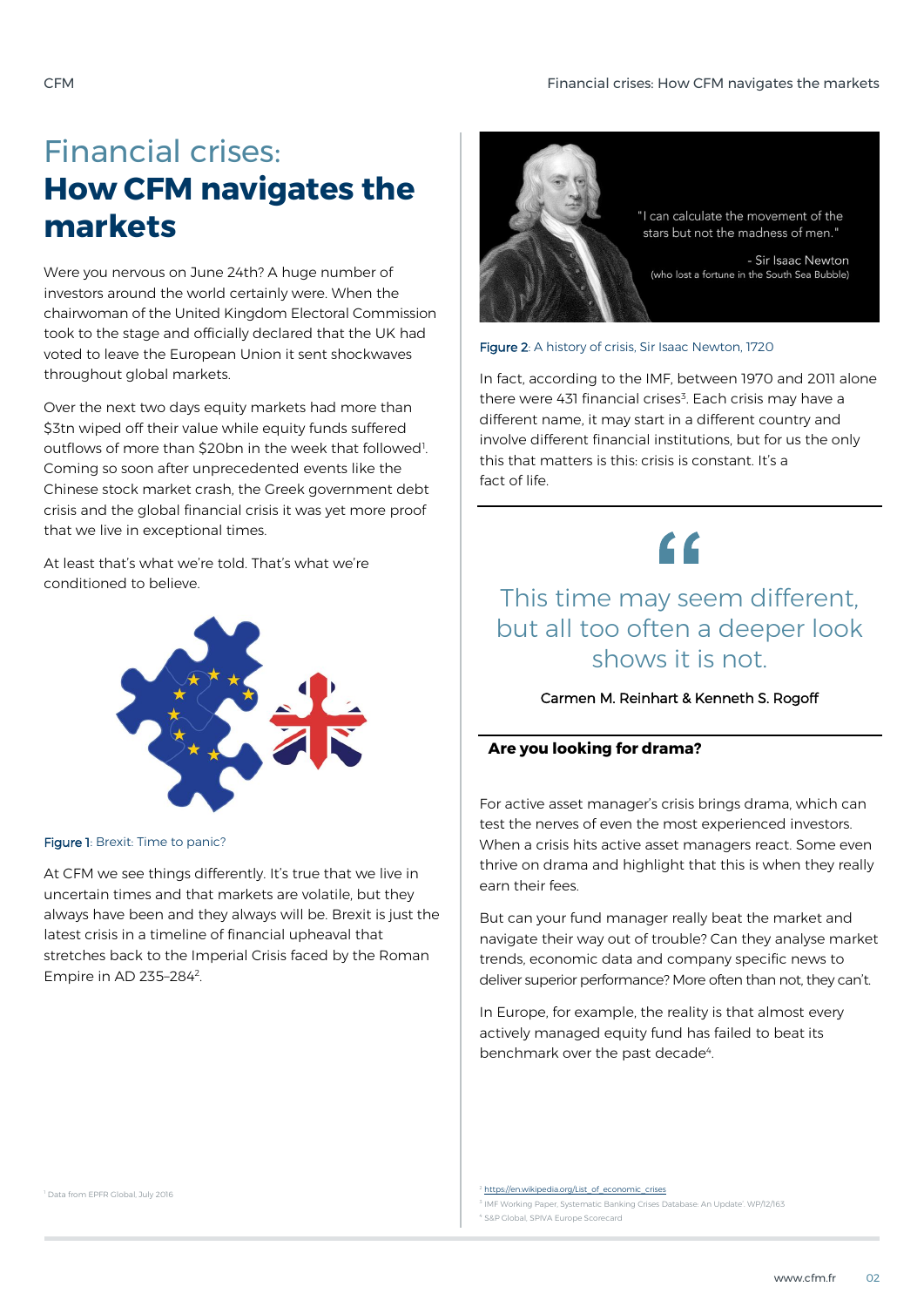

Figure 3: European snapshot: Percentage of active equity funds that failed to beat their benchmark. Source SPIVA (2015).

#### **Our approach is rooted in reality**

At CFM we bake crisis into the cake and leave drama at the door. We believe investors should build their portfolios based on facts not conventional wisdom or hunches.

We design portfolios that take crises into account and that seek to be resilient enough to withstand them. It's a passive but systematic approach.

So how does it work? Firstly, research and technology are key to our investment process which involve creating strategies derived from the analysis of industrial quantities of financial data.

Since our inception in 1991, we have invested over €100m in sophisticated IT systems, creating a state of the art platform with enough processing power to collect and access the data required by our research teams and trading systems. Today, more than 1,500 servers power the analysis of 2.5 terabytes of new information, collected on a daily basis, the equivalent of a typical academic research library.

That allows our trading decisions to be executed in a highly systematic and disciplined way. We look for statistically significant patterns from which investment strategies are created, then rigorously tested, before being implemented by algorithms.

Secondly, we create diverse portfolios. We make sure are our portfolios aren't just correlated to rises or falls in the stock markets. This means they are well equipped to handle volatility.

We're in the business of managing risk and we believe that a well-diversified portfolio is the best way to maximise risk adjusted returns.

#### **Alternative beta**

When bond yields make diversification increasingly challenging and with investors growing frustrated with high fees and poor performance Alternative Beta strategies provide a solution.

These strategies give exposure to persistent, historical pricing anomalies and seek to generate returns uncorrelated to equity and fixed income beta. Discovering, running and implementing these strategies requires experience developed over decades and significant investment in research and technology. That's what we do at CFM.

### Important disclosures

By accepting this document, the recipient acknowledges and agrees that all of the information included in this document should be maintained strictly confidential.

Any description or information involving investment process or allocations is provided for illustrations purposes only.

Any statements regarding correlations or modes or other similar statements constitute only subjective views, are based upon expectations or beliefs, should not be relied on, are subject to change due to a variety of factors, including fluctuating market conditions, and involve inherent risks and uncertainties, both general and specific, many of which cannot be predicted or quantified and are beyond CFM's control. Future evidence and actual results could differ materially from those set forth, contemplated by or underlying these statements. There can be no assurance that these statements are or will prove to be accurate or complete in any way. All figures are unaudited.